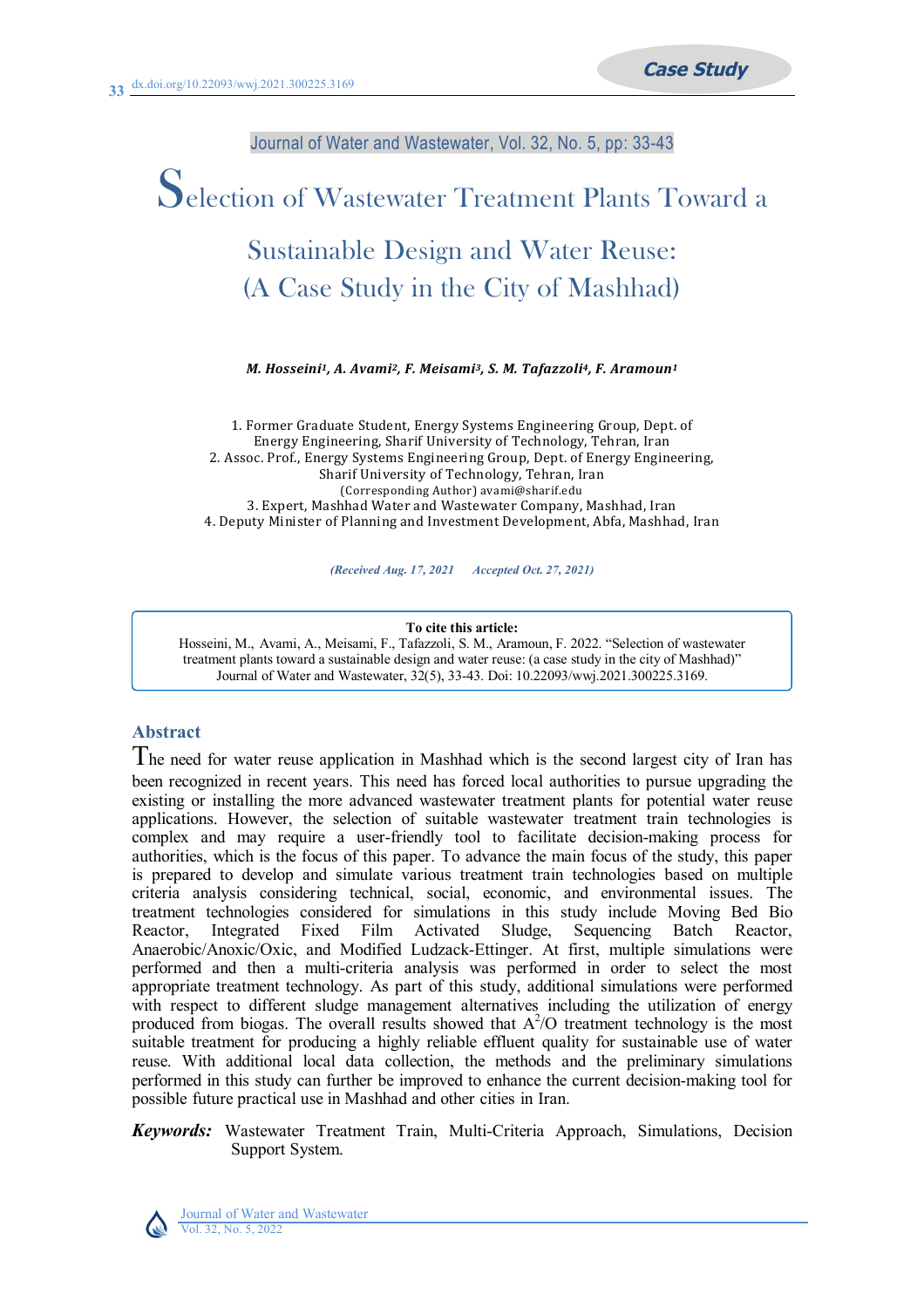### **1. Introduction**

According to the World Water website (https://worldwater.io/), 41% of Iranian people are living in areas with water scarcity. The water scarcity in Iran is the result of both physical (inadequate natural water resources to supply demand) and economic factors (poor management of the available water resources) (Kayhanian and Tchobanoglous, 2016). To overcome water scarcity challenge, several strategies are proposed including demand-side management, improvement of water infrastructures, water desalination, and water reuse especially for the agricultural and industrial sectors. As part of sustainable water reuse, including potable reuse, several components including technical, regulatory and public outreach must be considered. These issues along with how to move forward with a systematic water reuse application in Iran were discussed in a series of articles by (Kayhanian and Tchobanoglous, 2018a, b, c).

The main technical and regulatory component associated with water reuse application is related to upgrading the existing Waste Water Treatment [Plants](#page-1-0)<sup>1</sup> or selecting new generation of WWTPs for the production of a more reliable and higher effluent quality (Kayhanian and Tchobanoglous, 2018b). Besides the technical and regulatory issues, Kayhanian and Tchobanoglous argued that, for sustainable use of water reuse, Iran must also seriously consider the other important issues such as social and economic issues. Moreover, the importance of using satellite wastewater treatment instead of using the traditional centralized WWTPs was highlighted.

The selection of urban wastewater treatment may involve three levels of decision making (Lemma and Suarez, 2017). The first level of decision making is strategic (i.e., urban planning and general environmental policies), that indirectly affect the design and operation of the water cycle. This level involves high uncertainty and risk. Under the second level of decision making, the combination of appropriate technologies is selected to achieve specific goals and overcome environmental constraints. Finally, under the third level of decision making, the detailed design of treatment plants is performed which has the least uncertainty. The selection of suitable technology for WWTPs is of crucial importance to meet possible demand as well as satisfying regional restrictions and improving ecosystem health (Bertanza et al., 2017). Because of the complexity of decision making process associated with selecting appropriate treatment technology or treatment train technologies, this study is undertaken with the aim of developing a user-friendly decision making support tool for authorities in the city of Mashhad, Iran.

Our literature review revealed that, similar studies were performed in other geographical regions using different criteria. For example, (Hasan et al., 2019)

studied different technologies and found Up-flow Anaerobic Sludge [Bed](#page-1-1)<sup>2</sup> reactor followed by an aerobic process such as Down-flow Hanging [Sponge](#page-1-2)<sup>3</sup> process as a promising technology to reach high Biochemical Oxygen [Demand](#page-1-3)<sup>4</sup> removal efficiency with low cost in India. Several technologies such as Integrated Fixed-film Activated [Sludge](#page-1-4)<sup>5</sup>, Extended [Aeration](#page-1-5)<sup>6</sup>, Aerated [Lagoon](#page-1-6)<sup>7</sup>, Sequential Batch [Reactor](#page-1-7)<sup>8</sup>, Absorption Bio[oxidation](#page-1-8)<sup>9</sup> technologies were evaluated by Analytic Hierarchy [Process](#page-1-9)<sup>10</sup> method from technical, economic, and environmental aspects, and IFAS technology was recognized as superior technology in Iran (Karimi et al., 2011a). Moreover, Karimi et al. used the fuzzy order preference by Technique for Order of Preference by Similarity to Ideal [Solution](#page-1-10)<sup>11</sup> and fuzzy AHP methods for selection of the treatment process in Iranian industrial sites. These processes were UASB, Up-flow Anaerobic Fix-Bed [Reactor](#page-1-11)<sup>12</sup>, Anaerobic Baffled [Reactor](#page-1-12)<sup>13</sup>, Contact process, and Anaerobic Lagoon. The results showed that the UAFB and ABR were the most appropriate anaerobic treatment processes (Karimi et al., 2011b).

Pausta et al. focused on the selection of the optimum Biological Nutrient [Removal](#page-1-13)<sup>14</sup> system that can be applied using the Analytical Network  $\overline{P}$ rocess<sup>15</sup> considering the economic, technical, and environmental aspects as well as the space requirement. The alternative technologies were  $A^2$ /O, 5 Stage Bardenpho (5BP), University of Cape [Town](#page-1-15)<sup>16</sup> Virginia Initiative Plant, SBR, and Membrane Bio-[Reactor](#page-1-16)<sup>17</sup>. Results showed that the SBR was the optimum BNR system in urban areas. To make the decision making tool more robust, we enhanced the excising tool by adding the other important critical topics such as economic, environmental and social criteria (Pausta et al., 2017).

In this regard, an Environmental Decision Support [System](#page-1-17)<sup>18</sup> which was called Novedar EDSS, integrated

<span id="page-1-2"></span>3 Down-flow Hanging Sponge (DHS) 4

- <span id="page-1-3"></span>Biochemical Oxygen Demand (BOD)
- <span id="page-1-4"></span>5 Integrated Fixed-film Activated Sludge (IFAS)
- <span id="page-1-5"></span><sup>6</sup> Extended Aeration (EA)
- <span id="page-1-6"></span>Aerated Lagoon (AL)

 $\overline{a}$ 

<span id="page-1-7"></span>8 Sequential Batch Reactor (SBR)

- <span id="page-1-9"></span><sup>10</sup> Analytic Hierarchy Process (AHP)
- <span id="page-1-10"></span>Technique for Order of Preference by Similarity to Ideal Solution (TOPSIS)
- <span id="page-1-11"></span><sup>12</sup> Up-flow Anaerobic Fix-Bed Reactor (UAFB)
- <span id="page-1-12"></span><sup>13</sup> Anaerobic Baffled Reactor (ABR)
- <span id="page-1-13"></span><sup>14</sup> Biological Nutrient Removal (BNR)
- <span id="page-1-14"></span><sup>15</sup> Analytical Network Process (ANP)
- <span id="page-1-15"></span><sup>16</sup> University of Cape Town (UCT)
- <span id="page-1-16"></span><sup>17</sup> Membrane Bio-Reactor (MBR)
- <span id="page-1-17"></span><sup>18</sup> Environmental Decision Support System (EDSS)



 $\overline{a}$ 

<span id="page-1-0"></span>Waste Water Treatment Plants (WWTPs)

<span id="page-1-1"></span><sup>&</sup>lt;sup>2</sup> Up-flow Anaerobic Sludge Bed (UASB)

<span id="page-1-8"></span><sup>9</sup> Absorption Bio-oxidation (AB)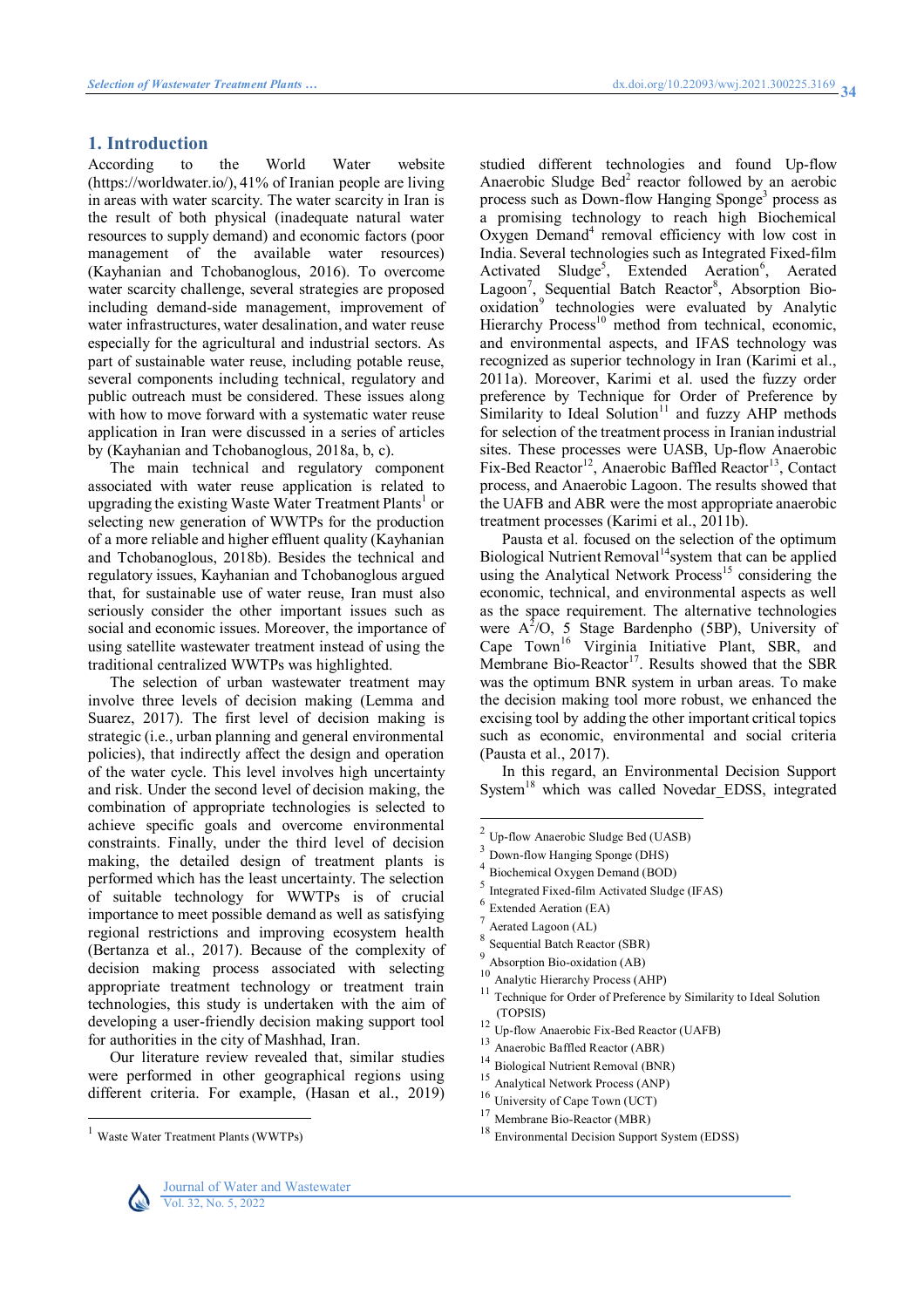technical, environmental, economic, and social assessment to support the selection of the most appropriate strategy for WWTPs (Castillo et al., 2016). Different case studies from Italy and the USA were performed to demonstrate and validate the application of the tool for different relevant problems.

Moreover, the costs (investment, operating, and maintenance costs) and environmental criteria (i.e. Chemical Oxygen [Demand](#page-2-0)<sup>1</sup> removed) were previously used to evaluate three different treatment pathways including Oxidation [Ditch](#page-2-1)<sup>2</sup>, Intermittent Cycle Extended Aeration [System](#page-2-2)<sup>3</sup>,  $A^2$ /O (Chen et al., 2018). The ICEAS technology had the lowest investment cost while  $A^2/O$ was selected as the best choice by the multi-objective decision model.

Minhas and Bakshi compared three technologies such as Moving Bed Biofilm [Reactor](#page-2-3)<sup>4</sup>, SBR, and Soil Bio[-Technology](#page-2-4)<sup>5</sup> by different criteria such as BOD removal, the land area, energy requirement, operational and maintenance issues, sludge characteristics, amounts of excess sludge, extending capacity, and quality of treated water. Results showed that the SBT technology had the highest priority due to low cost, high efficiency in BOD and COD removal, efficient removal of pathogens, low odor, eco-friendly technology, no need for skilled labor, and non-use of chemicals (Minhas and Bakshi, 2017).

On the other hand, the energy efficiency is crucial for WWTPs because of increasing energy costs and concerns about global climate change (Yifan et al., 2017) as well as population growth and increased regulatory control of water quality discharge standards (Alizadeh et al., 2020). Energy optimization can be achieved through energy recovery and utilizing energy-efficient technologies.

Energy self-sufficient WWTPs and carbon-neutral (zero greenhouse gas emissions) WWTPs are different, although carbon neutrality is often referred to in its narrow definition: energy neutrality (Hao et al., 2015). Energy self-sufficient WWTPs commonly refer to WWTPs generating their energy requirement from the energy embedded in the water and wastes (Schaum et al., 2016; Svardal and Kroiss, 2011).

Two complementary aspects are required to realize energy self-sufficiency in WWTPs:

(1) Most wastewater treatment facilities have the potential to reduce their energy input by 30% or more through energy efficiency improvement measures and treatment process modifications ([Means, 2004\)](#page-9-0).

(2) The use of biogas for digester heating and electricity generation is a sustainable way of recovering energy from WWTPs with subsequent sludge reduction (Wett et al., 2007; Bennett, 2007). Compared with WWTPs without sludge digestion, WWTPs with sludge digestion consume 40% less net energy on average (Scott et al., 2011). Combined Heat and [Power](#page-2-5)<sup>6</sup> using biogas from the anaerobic digestion of sludge may be adopted in the existing energy self-sufficient WWTPs (Movahed and Avami, 2020).

Due to high electricity consumption, the Combined Cooling, Heating, and  $Power<sup>7</sup>$  system fueled by biogas generated in Anaerobic [Digester](#page-2-7)<sup>8</sup> has been utilized (Silvestre et al., 2015).

The micro-scale fuel cells, reciprocating engines, and gas turbines are used as prime movers in CHP plants. Many researchers endeavored to integrate the cogeneration systems with AnD in WWTPs. Silvestre et al. investigated five WWTPs in California to supply 39- 76% of total electric energy demand from the biogas with a payback time of 2-3 years (Silvestre et al., 2015).

Helal et al. compared a hybrid power system of AnD and fuel cell, micro-turbine, wind turbine, and photovoltaic system for the WWTP in Egypt (Helal et al., 2013). The fuel cell had the lowest emission. When the integrated fuel cell with the micro gas turbine system was utilized, the power to heat ratio was maximized to the value of 5.076.

Nowak et al. studied two advanced self-sufficient WWTPs in Austria that employed the CHP system, heat pump, and a co-digestion system fed with organic waste and concentrated wastewater. As a result, the energy generated surpassed up to 180% of energy generation compared to ordinary WWTP (Nowak et al., 2015). Another analysis studied the integrated CHP system containing micro gas turbine, heat exchanger, Heat Recovery Steam [Generator](#page-2-8)<sup>9</sup>, and AnD in a WWTP (Lee et al., 2017). Therefore, it is necessary to optimize the integrated AnD-CCHP system in a real WWTP in terms of energy and economics, and the environment.

In summary, besides the technical component, the aim of selecting wastewater treatment systems for water reuse in developing countries may also focus on reducing energy consumption, decreasing environmental impact, while minimizing costs. The economic parameters (i.e., investment costs) are widely considered to compare treatment pathways in the literature. Concerns about sustainability during the decisionmaking process involve environmental issues (Garrido-Baserba et al., 2015).

 $\overline{a}$ 



 $\overline{a}$ 

<span id="page-2-0"></span><sup>1</sup> Chemical Oxygen Demand (COD)

<span id="page-2-1"></span><sup>2</sup> Oxidation Ditch (OxD)

<span id="page-2-2"></span><sup>3</sup> Intermittent Cycle Extended Aeration System (ICEAS)

<span id="page-2-3"></span><sup>4</sup> Moving Bed Biofilm Reactor (MBBR)

<span id="page-2-4"></span><sup>5</sup> Soil Bio-Technology (SBT)

<span id="page-2-5"></span><sup>&</sup>lt;sup>6</sup> Combined Heat and Power (CHP)

<span id="page-2-6"></span> $^7$  Combined Cooling, Heating, and Power (CCHP)

<span id="page-2-7"></span>Anaerobic Digester (AnD)

<span id="page-2-8"></span> $^{9}$  Heat Recovery Steam Generator (HRSG)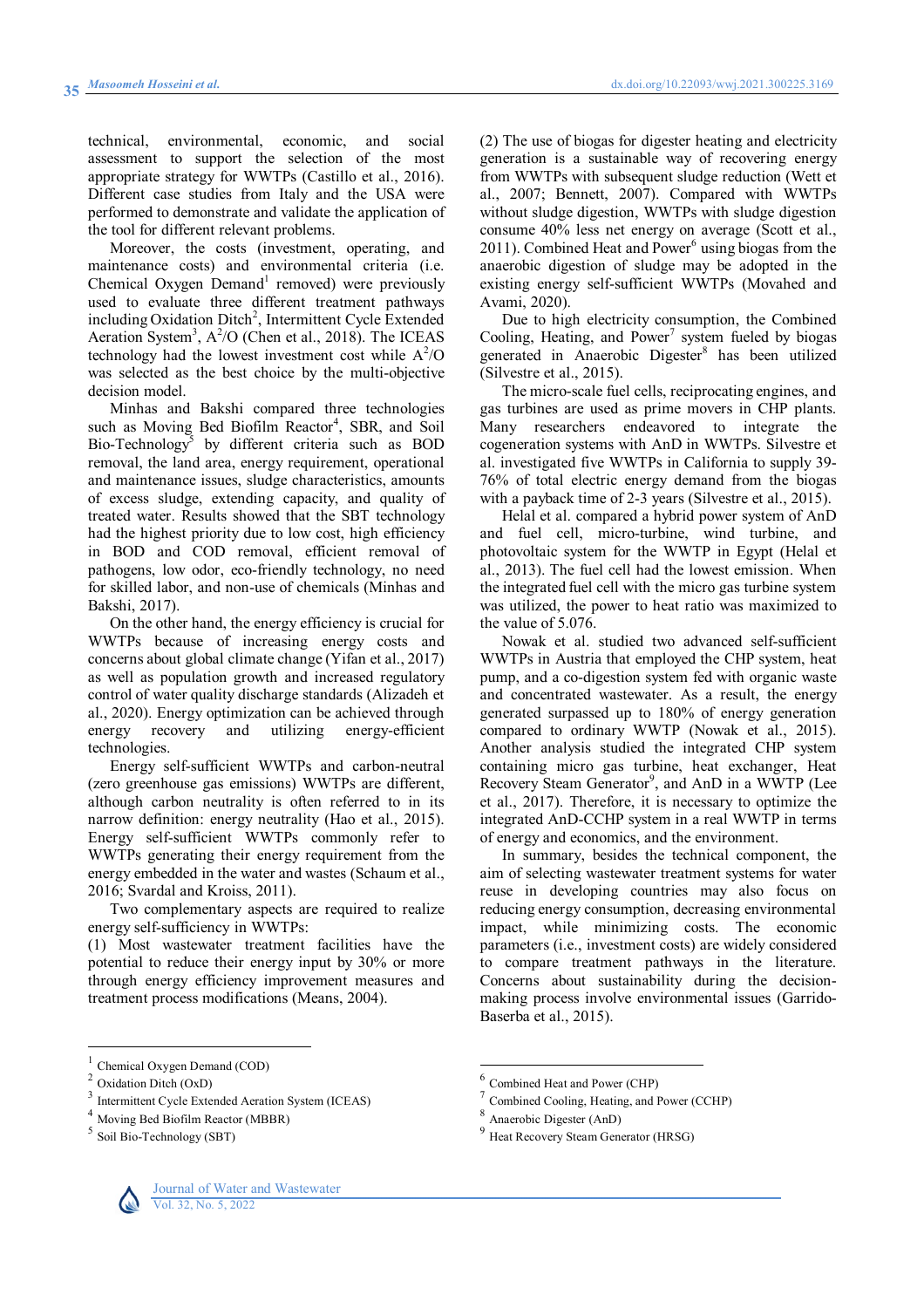However, technical and environmental parameters such as removal efficiency and quality of treated water and sludge production are highly dependent on the influent characteristics, weather conditions, and environmental regulations. These aspects are not previously studied in the city of Mashhad, Iran. Moreover, social parameters such as acceptability and ease of use of technologies are less considered in the literature. Different technical, economic, social, and environmental aspects interact with each other in the wastewater treatment. It is necessary to engage with other stakeholders to meet different goals. Thus, a decision support tool is here required to study the complex situation in the city. This work investigates different pathways for WWTPs and proposes a framework to select the optimal choice regarding the specific conditions in the city which is not previously studied. Thus, the focus of this study is to perform multiple analyses using different treatment alternatives through a multi-criteria approach, including technical, operational, environmental, social, energy use, and cost issues using both quantitative and qualitative information. Some critical parameters like the influent specifications, the weather condition (the air temperature, humidity, the number of rainy days), available land, and the affordability and acceptability of treatment technologies should be investigated to determine the priority of technologies in the region. Then, the assessment of the sludge management technologies to increase the degree of energy selfsufficiency of the WWTP is evaluated.

In the rest of the paper, the case study is introduced at first. Then, Section "Materials and Methods" describes the methodology. The results are then discussed while Section "Conclusion" concludes the work briefly.

## **2. Some relevant information about the case study area**

The city of Mashhad is the capital of Khorasan Razavi province of Iran, which has about 204 square kilometers in the area; this city is located between Binalood and Hezaran Masjed Mountains and in the Kashaf basin. The altitude of this city from sea level is 985 m (Alizadeh et al., 2020). The climate of the city is temperate, cool, and dry. The average annual precipitation in the statistical period of (1997-2017) is 230 mm per year (Iranian Weather Organization, 2018). The total rainfall of the city in 2017 is reported to be 238 millimeters while the minimum and maximum values of relative humidity are 26.7 percent and 63.1 percent in this year, respectively. The average relative humidity is 53% (Iranian Weather Organization, 2018). The average annual temperature of Mashhad city is 15.7 °C during 1997- 2017 (Iranian Weather Organization, 2018). The values of mean, absolute maximum, and minimum temperatures in 2017

are -13  $\degree$ C, 42.2  $\degree$ C, and 16.2  $\degree$ C, respectively. Meanwhile, the average annual number of ice days in Mashhad is 85 days (Iranian Weather Organization, 2018).

This city with about a 3 million population is the second most populated city in Iran (Statistical Center of Iran). In addition, this city attracts millions of tourists annually. The influent characteristics of the wastewater are presented in Table 1. Regarding the high organic load of wastewater and the presence of nutrients in this wastewater, the development of advanced methods for wastewater treatment, removal of harmful substances, as well as the recovery of its useful materials is necessary (Alizadeh et al., 2020).

## **Table 1.** Wastewater influent characteristics

| <b>Parameter</b>     | Unit       | <b>Values</b><br><i><u><b>[present]</b></u></i><br>work] | <b>Global range</b><br>(Metcalf and<br><b>Eddy</b> , 2014) |
|----------------------|------------|----------------------------------------------------------|------------------------------------------------------------|
| Average flow<br>rate | $m^3$ /day | 75000                                                    |                                                            |
| <b>COD</b>           | mg/L       | 761                                                      | 250-800                                                    |
| <b>TSS</b>           | mg/L       | 279                                                      | 120-400                                                    |
| NH <sub>3</sub>      | mg/L       | 71.5                                                     | $20 - 70$                                                  |
| <b>BOD</b>           | mg/L       | 379                                                      | 110-350                                                    |

## **3. Materials and Methods**

The decision-making process for proper selection of new WWTPs technologies to be considered for sustainable water reuse application in the city of Mashhad is presented here by the following four steps.

## **3.1. Step 1: construct the superstructure**

In the superstructure, a variety of treatment pathways are considered to choose the final technology for the city of Mashhad. They include SBR, MLE,  $A^2$ /O, MBBR, and IFAS processes for wastewater treatment and Gravity Belt [Thickener](#page-3-0)<sup>1</sup>, AnD, Belt Filter [Press](#page-3-1)<sup>2</sup>, Centrifuge, Multiple Hearth [Incineration](#page-3-2)<sup>3</sup>, Fluidized Bed [Incineration](#page-3-3)<sup>4</sup> for sludge management. Fig. 1 shows the superstructure of present work to select the best possible WWTPs pathway for the city of Mashhad. Generally, the sewage passes through multi-stage screens: it first enters the primary treatment followed by secondary and then enters to advanced treatments. The primary and secondary clarifiers and two equalization tanks are required for some technologies as shown in the Fig. 1. The equalization tanks have been used in SBR technology to increase the shock resistance. Although additional treatment is costly, it is environmentally very



<span id="page-3-0"></span> 1 Gravity Belt Thickener (GBT)

<span id="page-3-1"></span><sup>2</sup> Belt Filter Press (BFP)

<span id="page-3-2"></span><sup>3</sup> Multiple Hearth Incineration (MHI)

<span id="page-3-3"></span><sup>4</sup> Fluidized Bed incineration (FBI)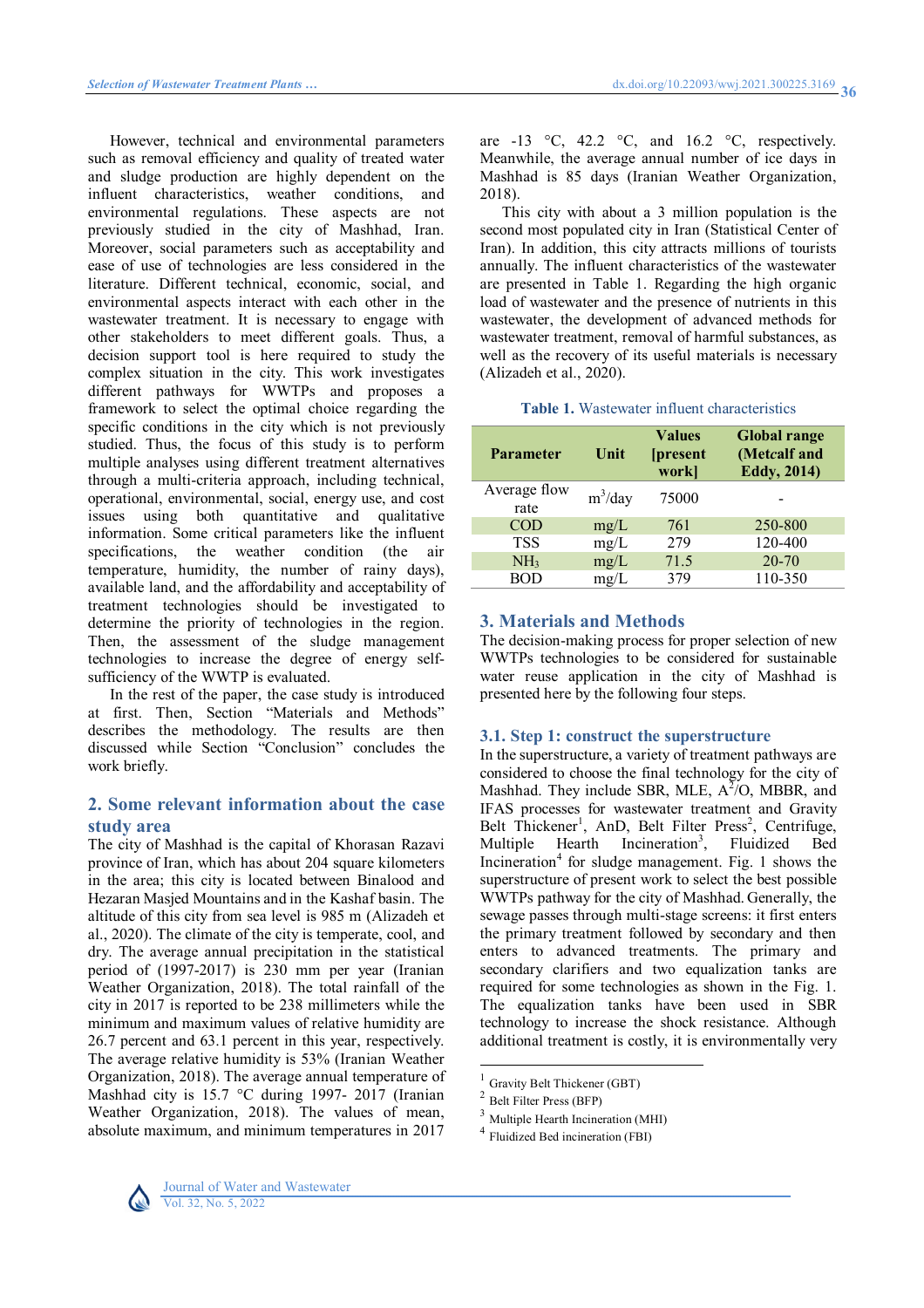

**Fig. 1**. The superstructure of treatment trains used for present simulation study

beneficial due to water and energy saving gained from water reuse (Awad et al., 2019). Therefore, an advanced purification step for de-nitrification is considered for all pathways. Consequently, the concentration of ammonium and nitrite will be negligible.

Since AnD has several advantages in comparison to aerobic digestion to stabilize the sludge both economically and environmentally in the city (Movahed and Avami, 2020, Rostami et al., 2020), this process is considered as the stabilization technology and for energy production from sludge after thickening process. The CCHP systems are considered after AnD to burn biogas and generate heat and power. The digested sludge from AnD enter to dewatering stage and then are incinerated to reduce the volume of waste.

#### **3.2. Step 2: simulate pathways**

Each path is simulated by Capdetworks4 software to provide the data for the next steps. The following assumptions are considered:

- Influent specifications are the same for all routes as shown in Table 1, since this study is aimed at the second level of decisions to select the best choice under the equal land conditions, the geographical constraints are not considered to design the plants,
- The intermediate pumping stations are not considered for the second level of decisions, The CCHP technology is modeled according to the Capstone microturbine catalog. The Capstone C200

microturbine is an adaptable, low-emission, and low-maintenance power generation system.

 According to the currents temperature and overall heat transfer coefficient, the area of the heat exchanger, and then the purchased cost is calculated (Peters and D.Timmerhaus, 1991).

#### **3.3. Step 3: define criteria**

After each path is simulated, the results are evaluated from a technical, economic, environmental, and social perspective, and then the treatment technologies are prioritized. The criteria are defined from expert opinions, consultation with the representatives of the WWTPs participating in this case study, and from other studies reported in the literature. The criteria were selected in a manner that they have the least overlap with each other. Some questionnaires were also prepared and distributed among experts representing different stakeholders whom we assumed to be most familiar with the regional conditions. The information gathered were organized under technical, economic, environmental, and social criteria to perform situations.

#### **3.4. Step 4: determine the weights and final score**

The values for each criterion which were estimated in the simulation step, were normalized by dividing them by the least value of each criterion. This is a common procedure to ensure that the measuring units of each

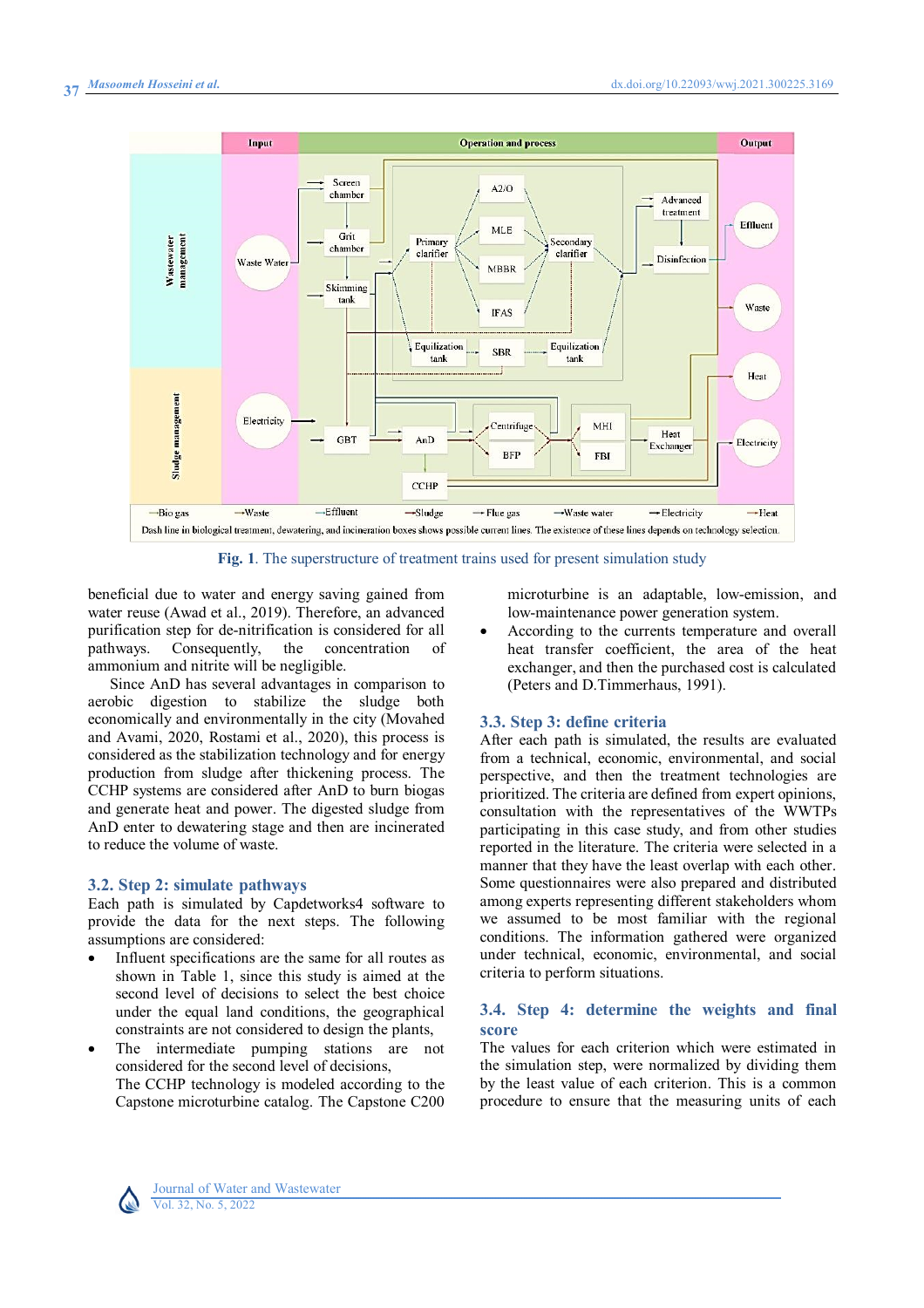## **Table 2.** Weighted results based on multiple prioritization decision criteria

| <b>Priority</b> | <b>Criteria</b>                 | Weight |  |
|-----------------|---------------------------------|--------|--|
|                 | Operation and maintenance costs | 0.23   |  |
|                 | Effluent characteristics        | 0.21   |  |
|                 | Investment cost                 | 02     |  |
|                 | Ease of use                     | 0.15   |  |

criterion do not affect the results. Thus, we have a dimensionless scale for each criterion in all pathways in which its value varies between 0 and 1. Once they are normalized, different weights may be assigned to them to incorporate the preferences of stakeholders and decision-makers. To determine the weights, we ask the experts to prioritize the criteria. The results of this survey are shown in Table 2. The best alternative is the one that has the highest score. This methodology was found to be the most useful method for choosing the best technology pathway based on the preferences selected by stakeholders and decision-makers.

As can be noted in Table 2, the operation and maintenance costs are among the highest priority and the need for additives is the least priority according to this survey.

The Capdetworks4 software was also used to simulate the sludge management. For these simulations, four scenarios were used that include BFP and MHI (first scenario), the BFP and FBI (second scenario), the Centrifuge and MHI (third scenario), and the Centrifuge and FBI (fourth scenario). These scenarios were compared in terms of economic and total electrical energy required for each system.

According to Capstone C200 microturbine characteristics, the heat and power efficiency are derived as 40% and 33% with the average temperature of Mashhad city, respectively. For incineration technology, the exhaust gas heat can be recovered through a heat exchanger.

## **4. Results and Discussion**

The criteria for sustainable assessment are the economic issues and environmental parameters such as removal efficiency (Alizadeh et al., 2020). The removal efficiency of some important characteristics which are of great importance for water reuse such as BOD, COD, and  $NH<sub>3</sub>/NH<sup>4+</sup>$  is shown in Fig. 2. The removal efficiencies are high enough such that the quality of treated water is in agreement with regional standards and restrictions. In all cases, the addition of advanced treatment has improved the quality of effluent.

Fig. 3 shows the comparison of different treatment train technologies in terms of different normalized cost criteria. As shown in Fig. 3, there is a slight difference between the investment cost of  $A^2/O$ , MLE, and MBBR



**Fig. 2.** Results of removal efficiency for selected constituents under different treatment train pathways



treatment train pathways

technologies. The most attractive wastewater treatment technologies based on investment cost are

$$
MLE, MBBR, A^2/O > IFAS > SBR
$$
 (1)

The required land and indirect costs like technical cost and engineering design for SBR are more than other processes. Because of batch structure of SBR technology, the need for more technical labor and its high energy requirements, its operation and maintenance costs are more than other processes. The operation and maintenance costs are very close to each other for both  $A^2$ /O and MLE technologies. The most attractive technologies based on the operation and maintenance costs are

$$
MBBR > IFAS > A2/O, MLE > SBR
$$
 (2)

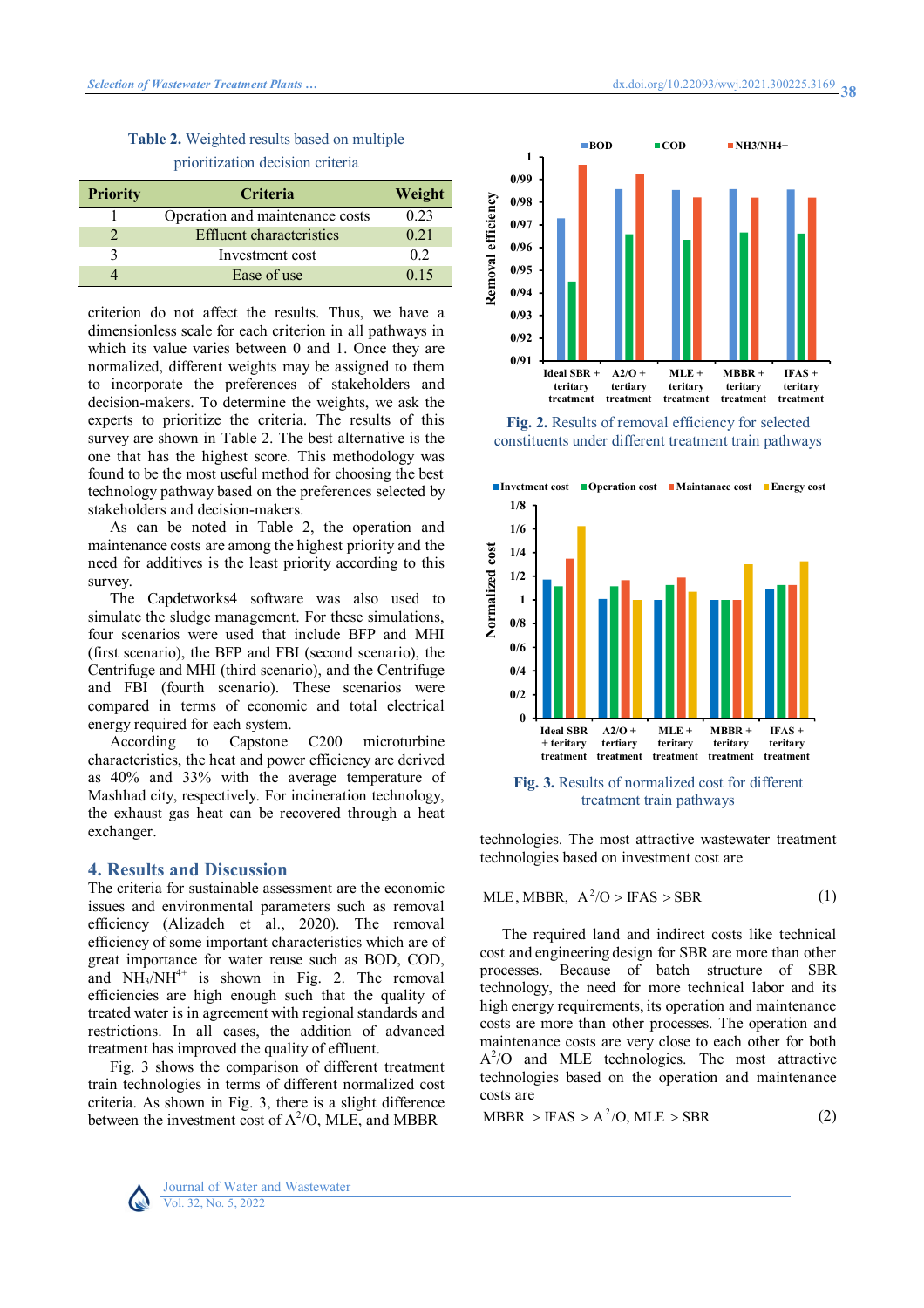The use of chemical additives leads to adverse environmental effects. Therefore, new WWTPs are aimed to minimize them. The most attractive sewage treatment technologies based on the use of chemical additives are

$$
A2/O > MLE > SBR > MBBR > IFAS
$$
 (3)

The greater the energy consumption, the higher the indirect Green House [Gas](#page-6-0)<sup>1</sup> emissions. The SBR technology requires more energy than other processes and consequently, more GHGs will be emitted indirectly by utilizing this technology. Based on this criterion, the most attractive technologies are as follows

$$
A2/O > MLE > MBBR > IFAS > SBR
$$
 (4)

The lower the amount of sludge production, the lower the cost of sludge management and the less environmental effects of sludge production. The most attractive technologies with respect to sludge management are

$$
MBBR > SBR > MLE > A^2 / O > IFAS \tag{5}
$$

Since AnD is used for the stabilization of sludge in all pathways, biogas is produced in WWTP. The amounts of energy produced from biogas depend on the characteristics of produced sludge from different technologies. The most attractive technologies for biogas production are

$$
IFAS > MLE > A2/O > MBBR > SBR
$$
 (6)

The organic sludge content of the sludge produced from the MLE process is larger than the  $A^2/O$  process. So, the amount of energy production is higher. Although the SBR sludge production is moderate (Eq. 5), the potential for energy production is the lowest among all pathways because of its low quality for energy production (Eq. 6).

It is worth mentioning that there were previous experiences utilizing SBR and MLE-based WWTPs in the city of Mashhad (Alizadeh et al., 2020). However, the optimal use of the SBR process requires advanced and specialized operational knowledge and hence makes it less attractive compared with MLE. Considering this fact, the most attractive options for the city are

$$
MLE, A2/O > SBR > MBBR, IFAS
$$
 (7)

The summary of score of all treatment train pathways based on different criteria is presented in Table 3. The most attractive treatment train technologies in each

<span id="page-6-0"></span><sup>&</sup>lt;sup>1</sup> Green House Gas (GHG)



 $\overline{a}$ 

criterion get scores of 5 and the other treatment rain technologies get an increment of one lower score. Combining all scoring criteria, the most attractive treatment train technologies for the city of Mashhad are as follows

 $A^2 / O$  > MLE > MBBR > IFAS > SBR (8)

The SBR technology has been used in 1.3% of Germany's sewage treatment plants (Lemma and Suarez, 2017). These units are suitable for small refineries. Their experience of using them demonstrates that the SBR is suited for small sizes with skilled personnel (Lemma and Suarez, 2017) and with high controlled equipment [\(Means, 2004\)](#page-9-0). On the other hand, the MBBR technology produces less sludge (Table 4). But it is necessary to separate the media for cleaning and to make the refinery more qualitative. Due to the lack of previous operating experiences in the city of Mashhad and other parts of Iran, the use of this technology is not recommended at present time. In general, the performance of MLE and  $A^2/O$  treatment train technologies are fairly the same and hence they were given the same preference. However, since the presence of phosphorus compounds will help to reduce the consumption of fertilizer, the MLE treatment train technology is considered more suitable treatment for reuse of effluent water in the agricultural sector. In all other water reuse applications, more preference is given to  $A^2$ /O treatment train technology since it will bemore reliable with higher effluent water quality.

In the sludge management section, the scenarios have been compared in terms of economic and total electrical energy required of the system. The first scenario has been selected and Fig. 4 and 5 show the results.

Therefore, optimal treatment train technologies based on sludge management are GBT, AnD, BFP, and MHI, respectively. The heat exchanger system is considered after the incineration process to recover heat from the hot gases of the stack. If the efficiency of heat recovery is assumed to be 80 percent, approximately 4975 kW of heat will be recovered from the exhaust gases.

According to the capacity of the system, 5 Capstone C200 microturbines are required for this system after AnD. Heat recovery and power generation from CCHP are 1158 kW and 955 kW. Total electricity requirement of the system is approximately 4480 kW.

Thus, 41.5% power requirement of the plant can be supplied with electricity generation from biogas. All of the recovered heat is 6133 kW. The required heat of AnD is 598 kW that can be supplied by recovered heat. The excess heat can be used for space heating of buildings. Finally, the capital and operation and maintenance costs of the sludge management without heat recovery (first phase) and with heat recovery (second phase) were compared. The result of this comparative analysis is shown in Fig. 6.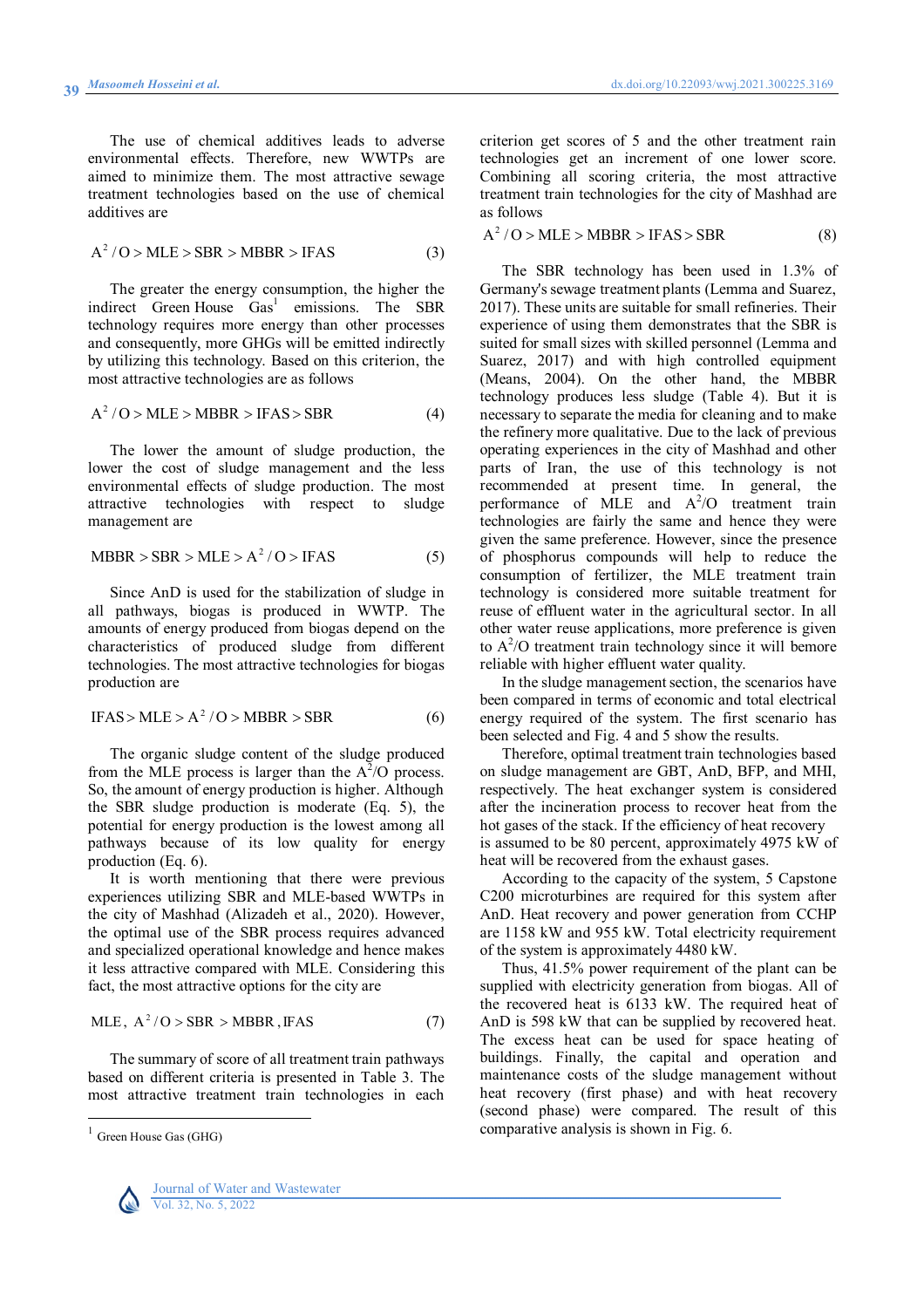| <b>Criteria</b>                 | <b>Weights</b> |      |                |                | SBR MLE $A^2$ /O MBBR | <b>IFAS</b>   |
|---------------------------------|----------------|------|----------------|----------------|-----------------------|---------------|
| Operation and maintenance cost  | 0.23           | 2    | 3              | 3              |                       | 4             |
| <b>Effluent characteristics</b> | 0.21           | 5    | 5              | 5              | 5                     | 5             |
| Investment cost                 | 0.2            | 3    | 5              | 5              | 5                     | 5             |
| Ease of use                     | 0.15           |      | 5              | $\overline{4}$ | 3                     | $\mathcal{D}$ |
| Energy requirement              | 0.14           |      | 4              | 5              | 3                     | $\mathcal{L}$ |
| Use of additive                 | 0.07           | 3    | $\overline{4}$ | 5              | $\mathcal{D}$         |               |
| Total score                     |                | 2.61 | 4.33           | 4.39           | 4 21                  | 3.42          |

**Table 3.** Summary score for treatment train pathways simulated for the city of Mashhad

**Table 4.** Comparison of different treatment train technologies based on various environmental and social criteria

| <b>Criteria</b>                                     | SBR | <b>MLE</b>     | $\overline{A^2/O}$ | <b>MBBR</b> | <b>IFAS</b> |
|-----------------------------------------------------|-----|----------------|--------------------|-------------|-------------|
| Greenhouse gas (GHG) emissions                      |     |                |                    |             |             |
| Biogas production                                   |     | $\overline{4}$ |                    |             |             |
| Volumetric flow of sludge produced                  | 4   | 3              |                    |             |             |
| Level of available expertise                        |     |                |                    |             |             |
| Technology acceptance                               |     |                |                    |             |             |
| The ability for domestic construction of technology |     |                |                    |             |             |







**Fig. 5.** Electrical energy requirement for four different simulated treatment train technologies



**Fig. 6.** Cost comparison for sludge management under two scenarios: without heat recovery (phase 1) and with heat recovery (phase 2)

#### **5. Conclusions**

This work investigates different wastewater treatment train pathways to select the optimal choice for water reuse application in the city of Mashhad based on specific criteria. Various simulations were performed under various technical, economic, operational, environmental, and social perspective, and the results were compared and prioritized. When prioritizing each treatment train technology, sludge management issues were also considered. Sludge management treatment considered include GBT, AnD, BFP, and MHI.

The heat exchanger system is considered after the incineration process to recover heat from the hot gases of the stack. Total recovered heat and generated power from CCHP are 1158 kW and 955 kW. Total electricity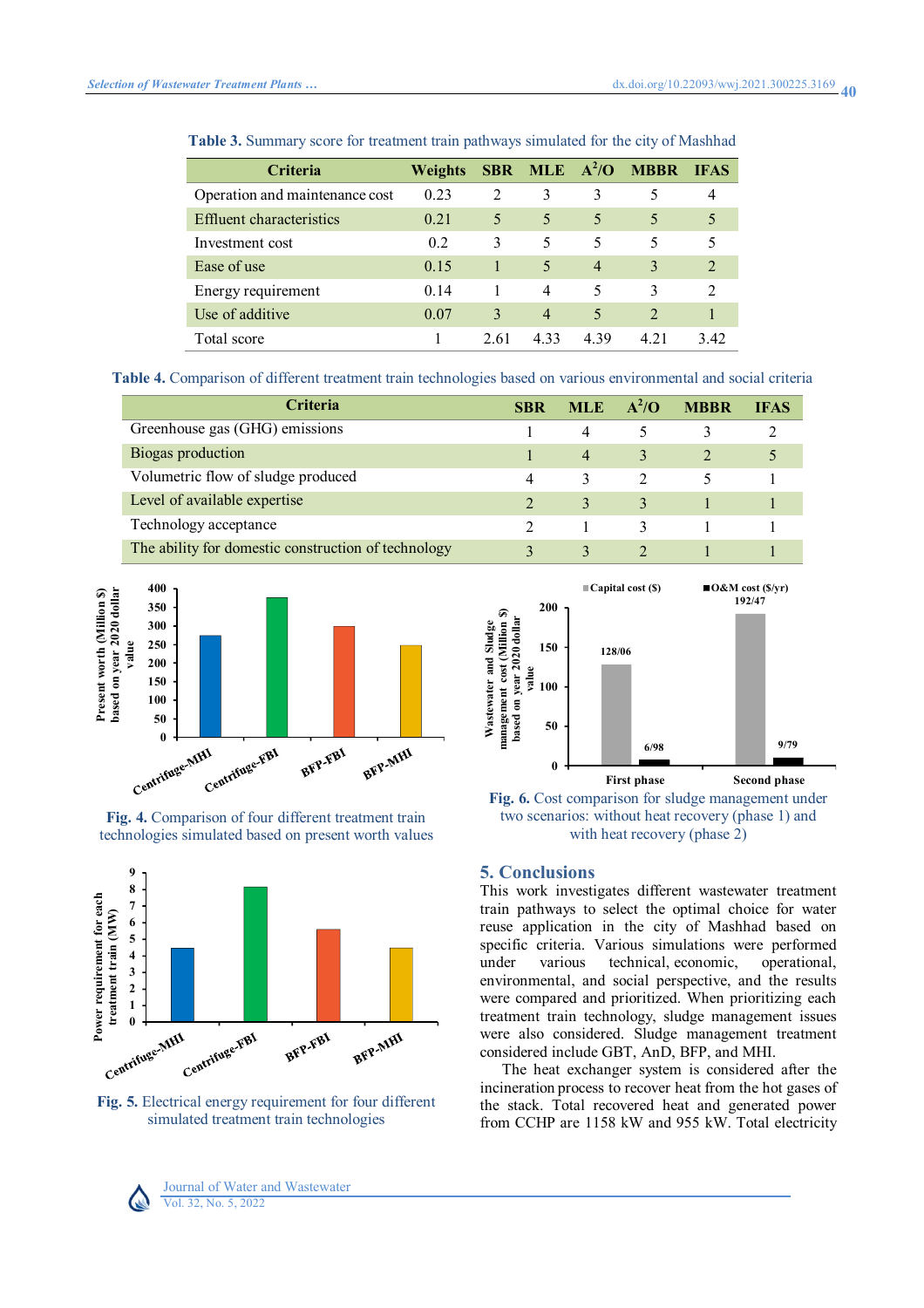requirement of the system is approximately 4480 kW. With this explanation, the 41.5% power requirement of the plant can be supplied and supported with electricity generation from biogas.

Total recovered heat from CCHP and heat exchanger is 6133 kW and the required heat of AnD is 598 kW that can be supplied by recovered heat. Sewage sludge management has eliminated sludge flow from the treatment plant. Another advantage of sewage sludge management is that the WWTP is self-sufficient in supplying a significant portion of its energy needs. Based on the above multi-objective criteria, our numerous simulations results revealed the following priority ranking for the selective treatment train technologies

 $A^2 / O$  > MLE > MBBR > IFAS > SBR

It is worthwhile to note that if the wastewater treatment effluent is only intended for agricultural irrigation use, then there may be no need for employing the phosphorus removal technologies. Under this scenario, the use of MLE is as favorable as  $A^2$ /O.

This preliminary decision-making tool presented in the current study demonstrated that it is possible to compare the overall performance of various treatment technologies and select the most suitable treatment trains before implementing them on a large scale within urban cities. However, the simulations results require a much more reliable local data related to treatment, maintenance, operation, cost, social and environmental issues collected in Iran for practical purposes.

The other issue that is worthwhile to pursue and was not considered in this paper is to compare the performance and practical use of centralized treatment train technologies versus multiple satellite treatment trains.

#### **6. Acknowledgments**

We gratefully acknowledge the support from the Water and Wastewater Company of Mashhad in data gathering, technical advice, and financial support. The authors acknowledge that, the current modeling tool must be used cautiously until sufficient and specific required local data are collected.

#### **References**

- Alizadeh, S., Zafari-Koloukhi, H., Rostami, F., Rouhbakhsh, M. & Avami, A. 2020. The eco-efficiency assessment of wastewater treatment plants in the city of Mashhad using emergy and life cycle analysis. *Journal of Cleaner Production,* 249**,** 119-327.
- Awad, H., Alalm, M. G. & El-Etriby, H. K. 2019. Environmental and cost life cycle assessment of different alternatives for improvement of wastewater treatment plants in developing countries. *Science of the Total Environment,* 660**,** 57-68.
- Bennett, A. 2007. Processing petrochemicals: reverse osmosis in petrochemicals. *Filtration and Separation*, 44(3)**,** 16-19.
- Bertanza, G., Canato, M., Laera, G., Vaccari, M., Svanstrom, M. & Heimersson, S. 2017. A comparison between two full-scale MBR and CAS municipal wastewater treatment plants: techno-economicenvironmental assessment. *Environmental Science and Pollution Research*, 24(21)**,** 17383-17393.
- Castillo, A., Porro, J., Garrido-Baserba, M., Rosso, D., Renzi, D., Fatone, F., et al. 2016. Validation of a decision support tool for wastewater treatment selection. *Journal of Environmental Management,* 184**,** 409-418.
- Chen, X., Xu, Z., Yao, L. & Ma, N. 2018. Processing technology selection for municipal sewage treatment based on a multi-objective decision model under uncertainty. *International Journal of Environmental Reasearch and Public Health,* 15(3)**,** p.448.

*Iranian Moteorological Organization.* 2018. [Online]. Available: http://www.irimo.ir.

Garrido-Baserba, M., Molinos-Senante, M., Abelleira-Pereira, J. M., Fdez-Güelfo, L. A., Poch, M. & Hernandez-Sancho, F. 2015. Selecting sewage sludge treatment alternatives in modern wastewater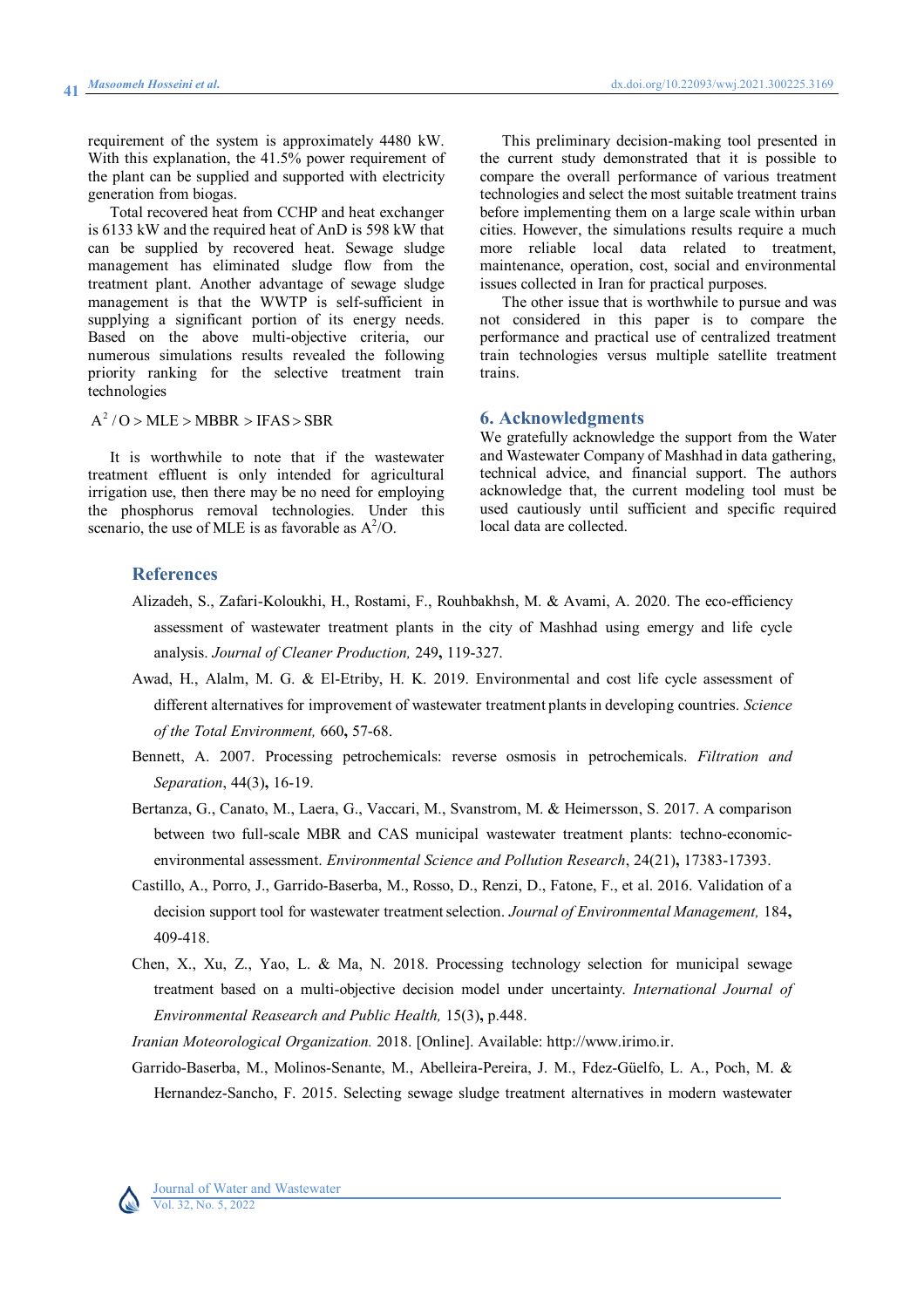treatment plants using environmental decision support systems. *Journal of Cleaner Production,* 107**,** 410-419.

- Hao, X., Batstone, D. & Guest, J. 2015. Carbon neutrality: an ultimate goal towards sustainable wastewater treatment plants. *Water Research,* 87**,** 413-415.
- Hasan, M. N., Khan, A. A., Ahmad, S. & Lew, B. 2019. Anaerobic and aerobic sewage treatment plants in Northern India: two years intensive evaluation and perspectives. *Environmental Technology and Innovation,* 15**,** p.100396.
- Helal, A., Ghoneim, W. & Halaby, A. 2013. Feasibility study for self-sustained wastewater treatment plants-using biogas chp fuel cell, micro-turbine, PV and wind turbine systems. *Smart Grid and Renewable Energy,* 04**,** 227-235.
- Karimi, A. R., Mehrdadi, N., Hashemian, S. J., Nabi-Bidhendi, G. R. & Tavakkoli-Moghaddam, R. 2011a. Selection of wastewater treatment process based on the analytical hierarchy process and fuzzy analytical hierarchy process methods. *International Journal of Environmental Science,* 8**,** 267-280.
- Karimi, A. R., Mehrdadi, N., Hashemian, S. J., Nabi-Bidhendi, G. R. & Tavakkoli-Moghaddam, R. 2011b. Using of the fuzzy topsis and fuzzy AHP methods for wastewater treatment process selection. *International Journal of Academic Research,* 3(1)**,** 737-745.
- Kayhanian, M. & Tchobanoglous, G. 2016. Water reuse in Iran with emphasis on potable reuse. *Scientia Iranica,* 23**,** 1594-1617.
- Kayhanian, M. & Tchobanoglous, G. 2018a. application of reclaimed water for potable reuse: part Iintroduction to potable reuse. *Journal of Water and Wastewater*, 29(4)**,** 2-15. (In Persian)
- Kayhanian, M. & Tchobanoglous, G. 2018b. Potential application of reclaimed water for potable reuse: part II- technical and regulatory issues. *Journal of Water and Wastewater*, 29(4)**,** 16-40. (In Persian)
- Kayhanian, M. & Tchobanoglous, G. 2018c. Potential application of reclaimed water for potable reuse: part iii- the path forward and implementation challenges. *Journal of Water and Wastewater*, 29(4)**,** 41- 51. (In Persian)
- Lee, S., Esfahani, I. J., Ifaei, P., Moya, W. & Yoo, C. 2017. Thermo-environ-economic modeling and optimization of an integrated wastewater treatment plant with a combined heat and power generation system. *Energy Convers Manage,* 142**,** 385-401.
- Lemma, M. J. & Suarez, S. 2017. *Innovative Wastewater Treatment & Resource Recovery Technologies: Impacts on Energy*. Economy and Environment. IWA Publishing. London, UK.
- <span id="page-9-0"></span>Means, E. 2004. *Water and Wastewater Industry Energy Efficiency: A Research Roadmap* [Online]. Awwa Research Foundation.
- Metcalf & Eddy, 2014. *Wastewater Engineering Treatment and Resource Recovery,* New York, USA.
- Minhas, M. & Bakshi, S. 2017. Case study based comparison of popular wastewater treatment technologies in present scenrio. *International Journal on Emerging Technologies,* 8**,** 174-178.
- Movahed, P. & Avami, A. 2020. Techno-economic optimization of biogas-fueled micro gas turbine cogeneration systems in sewage treatment plant. *Energy Conversion and Management,* 218**,** P. 112965.